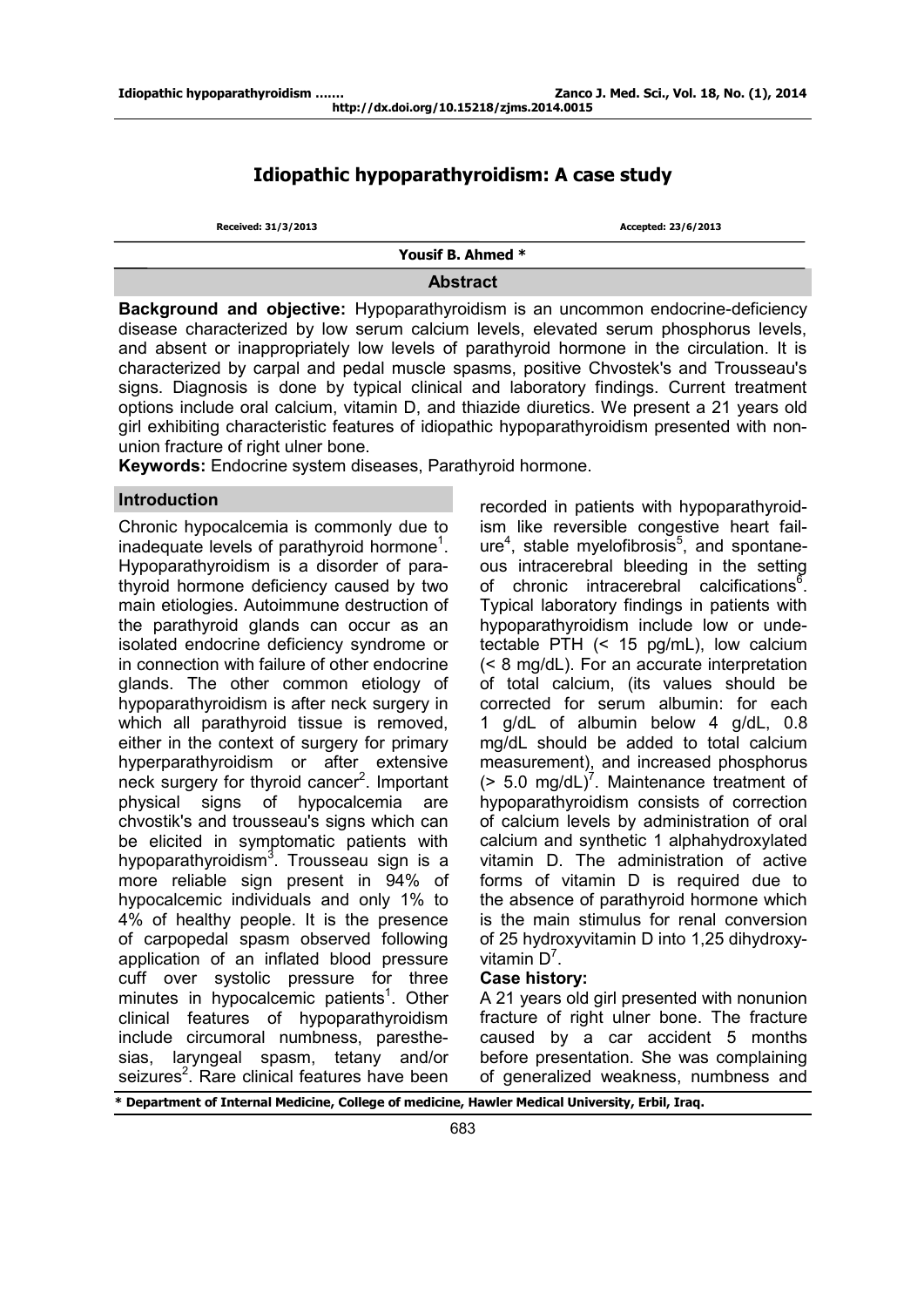parasthesia of both hands with attacks of hand stiffness. She also described circum-oral numbness, She had no history of neck surgery, radiation, infiltrative disease or any previous systemic illness. Family history of skeletal abnormality was negative as was for any similar conditions. Examination revealed a normal stature without any facial abnormalities, no dental problems, no mucous membrane complains or abnormalities. Eye examination was normal and both Chvostic's and Troussiuos signs were positive. No clinical evidence of any other endocrine dysfunction. Her baseline laboratory evaluation revealed:

| Serum Albumin: 4.37 G/100 ml            | reference range: (3.2-4.5 mg/100ml)     |
|-----------------------------------------|-----------------------------------------|
| Serum Calcium: 4.8 mg/100 ml            | reference range (9.2-11 mg/100ml)       |
| Serum Phosphorus: 6.2 mg/100 ml         | reference range (2.3-4.7 mg/100ml)      |
| Serum parathyroid hormone: 9 pg/ml      | reference range (9.4-81.6 Pg/ml)        |
| 24 hour urinary calcium: 27.9mg/24 hour | reference range (100-240 mg/24 hour)    |
| Serum magnesium: 2 mg/100 ml            | reference range (1.7-2.2 mg/100ml hour) |

CBC:

WBC: 5.71 x 10 $^3$ /µL, Hb: 12.8 g/100ml, Platelets 230x10 $^3$ /µL, ESR: 12 mm/Hour Blood urea: 26.9 mg/100ml Serum Creatinin: 0.69 mg/100m

Serum sodium: 143 mg/100ml

Serum potassium: 3.4 meq/100ml

Electrocardiography revealed: normal sinus rhythm, one mm ST segment depression and T wave inversion in lateral chest leads while QT interval was within normal range. X ray of her right hand and forearm revealed displaced fracture of ulner bone with normal bone density. Calcium and active vitamin D started as long term treatment with follow up and orthopedic care.

### **Discussion**

Patients presenting with features suggestive of hypocalcemia should undergo labo ratory evaluation. Hypocalcemia should be confirmed by measuring serum calcium and serum albumin. If albumin level was below 4 g/100ml serum calcium is corrected accordingly. In the current patient serum albumin is more than 4g/100ml and serum calcium remain as the same which is less than normal, then serum phosphorus is measured and if its level is more than normal in the presence of low serum parathyroid hormone level is typical of hypoparathyroidism as in the current case<sup>7</sup>. Regarding classification of the disease, 4 types have been identified;

- 5- Idiopathic hypoparathyroidism
- .- Psudohypoparathyroidism
- $\mathfrak{r}$  other hypoparathyroidism
- $2 -$  Procedural hypoparathyroidism

In the current patient there is no place for pseudohypoparathyroidism since parathyroid hormone level will be elevated in that condition and there will be abnormal musculoskeletal features<sup>8</sup>. On the other hand, absence of previous neck surgical procedures, and lack of evidence of any infiltrative or granulomatous diseases make idiopathic hypoparathyroidism most likely. Two features give some identity to this case: presentation with nonunion fracture and age at time of presentation as these patients are usually present within the first decade of life though may appear later<sup>8</sup>.

## **Conclusion**

Cases of idiopathic hypoparathyroidism are present in Iraqi-Kurdistan and may present unusually.